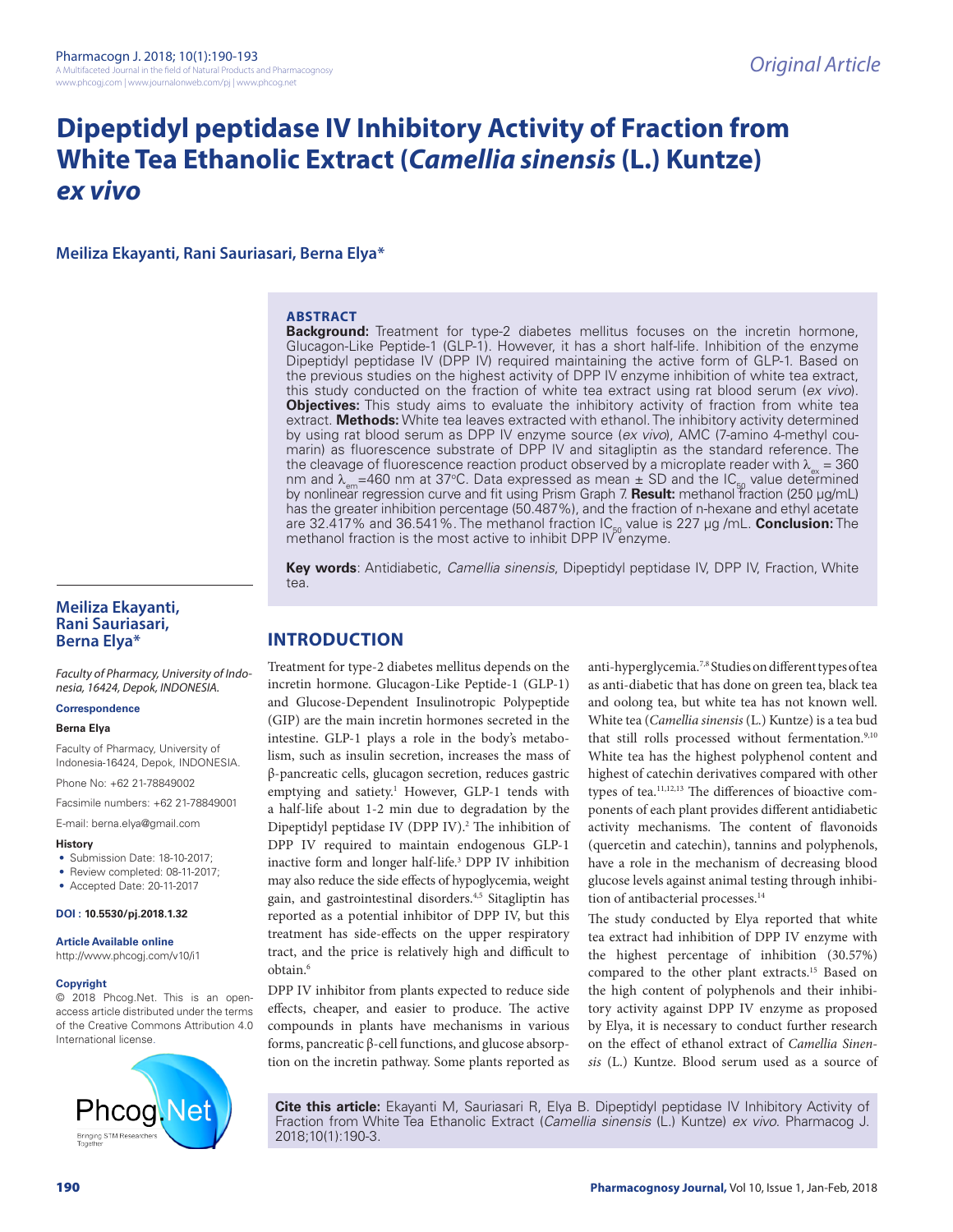| <b>No</b>        | <b>Group of</b><br><b>Compounds</b> | <b>Reactor</b>         | N-Hexane                      |                          | <b>Ethyl Acetate</b>         |                          | <b>Methanol</b> |                |
|------------------|-------------------------------------|------------------------|-------------------------------|--------------------------|------------------------------|--------------------------|-----------------|----------------|
|                  |                                     |                        | E                             | R                        | E                            | R                        | E               | R              |
| $\mathbf{1}$ .   | Flavonoids                          | $Mg + HCl(p)$          | Colorless                     | $\overline{\phantom{a}}$ | Colorless                    | $\overline{\phantom{0}}$ | Yellow - Orange | $+$            |
|                  |                                     | Mayer                  | White                         | $\overline{a}$           | White                        | $\overline{a}$           | White           | $\overline{a}$ |
| $\overline{2}$ . | Alkaloids                           | Wagner                 | Yellow                        | $\overline{\phantom{0}}$ | Orange                       | $+$                      | Orange          | $+$            |
|                  |                                     | Dragendorff            | no precipitate                | $\overline{\phantom{a}}$ | Brown $(p)$                  | $+$                      | Brown $(p)$     | $+$            |
| 3.               | <b>Tannins</b>                      | FeCl $, 1\%$           | Yellow                        | $\overline{\phantom{a}}$ | Black - blue                 | $+$                      | Black - blue    | $+$            |
|                  |                                     | Gelatin                | no precipitate                | $\overline{\phantom{a}}$ | White $(p)$                  | $+$                      | White $(p)$     | $+$            |
| 4.               | Saponins                            | Heat                   | Colorless and non-<br>foaming |                          | Colorless and<br>non-foaming |                          | foaming         | $+$            |
| 5.               | Steroids /<br>Triterpenoids         | Lieberman-<br>burchard | Green                         | $+$                      | Yellow                       |                          | Yellow          | ۰              |

#### **Table 1: Phytochemical screening of fraction.**

E: evaluation; R: results; and p: precipitate

#### **Table 2: Inhibition activity and IC50 value of fraction.**

| <b>Sample</b> | <b>Concentration</b> | <b>Inhibition Percentage</b> | <b>IC50</b>    |  |
|---------------|----------------------|------------------------------|----------------|--|
|               | $(\mu g / mL)$       | (%)                          | $(\mu g / mL)$ |  |
| Sitagliptin   | $100 \text{ mM}$     | $93.494 \pm 0.503$           |                |  |
|               | 5                    | $7.589 \pm 1.687$            |                |  |
|               | 50                   | $7.79 \pm 1.887$             |                |  |
| n-Hexane      | 100                  | $8.111 \pm 7.107$            |                |  |
|               | 250                  | $32.417 \pm 0.044$           |                |  |
|               | 500                  | $36.557 \pm 2.859$           |                |  |
| Ethyl Acetate | 5                    | $15.54 \pm 0.883$            |                |  |
|               | 50                   | $18,018 \pm 7,457$           |                |  |
|               | 100                  | $25338 \pm 1.823$            |                |  |
|               | 250                  | $36.541 \pm 1.992$           |                |  |
|               | 500                  | $46.463 \pm 1.45$            |                |  |
| Methanol      | 5                    | $20198 \pm 0.161$            | 227            |  |
|               | 50                   | $24,173 \pm 4,939$           |                |  |
|               | 100                  | $28.55 + 2,136$              |                |  |
|               | 250                  | $50,487 \pm 1,923$           |                |  |
|               | 500                  | $56.948 \pm 2.626$           |                |  |

DPP IV enzyme and it has been reported has the identical enzyme specificity and no differences in hydrolysis compared to the kidneys.<sup>16</sup>

## **MATERIALS AND METHODS**

### *Plant material*

Buds of *Camellia sinensis* (Theaceae) were collected from the Research Center for Tea and Quinine, Gamboeng, Indonesia. Plant was authenticated in the Indonesian Institute of Sciences, Bogor, Indonesia.

#### *Chemical used*

All chemicals and Dipeptidyl peptidase IV assay kit purchased from Sigma Aldrich (St. Louis, MO, USA).

#### *Plant extraction and fractionation*

The white tea leaves powder was weighed 750 g and extracted by reflux method with 70% ethanol (1:10), the temperature maintained 60°C about three h. The filtrate of the first reflux filtered and repeated two times. The filtrate from the reflux and the repetition evaporated at 50°C (MOH, 2000). The ethanol extract fractionated by liquid-liquid partition method by increased polarity of the solvent, i.e., n-hexane, ethyl acetate, and methanol. One kilogram of viscous extract weighed and fractionated by separation funnel, by means of extract dissolved with distilled water until completely dissolved. The extract solution added with n-hexane (1:1), gently shake and released the gas and then kept until it completely separated. The n-hexane and water fractions are separated and collected and then repeated. The non-mixed fraction in the n-hexane solvent was added with ethyl acetate and then carried out the procedure as in n-hexane. Furthermore, the non-mixed fraction in the ethyl acetate solution added to methanol, shaken and then accommodated. Each fraction obtained was then concentrated by a rotatory evaporator until a thickened fraction was obtained.

#### *Phytochemical screening*

Parameters examined on phytochemical identification were Flavonoids, alkaloids, tannins, saponins, steroids and triterpenoids by using the specific reagent.

#### *Blood Serum preparation*

Blood serum prepared from Sprague-Dawley (SD) rats and obtained from the tail. Previously, tail disinfected with 96% alcohol. The blood sample stored in eppendorf for one h then centrifuged by using Scan Speed, 4000 rpm for ten min. The supernatant (blood serum) pipetted and inserted into a new eppendorf, labeled and stored at -20°C.

#### *Determination of inhibition percentage*

The test performed by using DPP IV *Spectrofluorometry Activity Assay Kit* from Sigma Aldrich (St. Louis, MO, USA) with modified.17 The DPP IV enzyme from the blood serum hydrolyzes the fluorogenic substrate bonds (H-Gly-Pro) conjugated to the AMC group (H-Gly-Pro-AMC) to release the fluorescence product, i.e., the 7-Amino-4-Methyl Coumarin group (AMC) on  $\lambda_{\rm ex}$  = 360 nm and  $\lambda_{\rm em}$  = 460 nm, at 37°C. The inhibitory activity of DPP IV enzyme analyzed by calculating the percent inhibition of each fraction in various concentrations. Tests carried out using microwell plate 96 specifically for fluorescence. The parameters observed in this trial is the amount of fluorescence product released on each sample test then calculated the percentage of inhibition. Data expressed as mean  $\pm$  SD and the IC<sub>50</sub> value determined by nonlinear regression curve and fit using Prism Graph 7.

## **RESULT**

#### *Phytochemical screening*

The results of the classification of the compounds presented in Table 1. The identification of class compounds indicated by the color changes generated by the addition of specific reagents.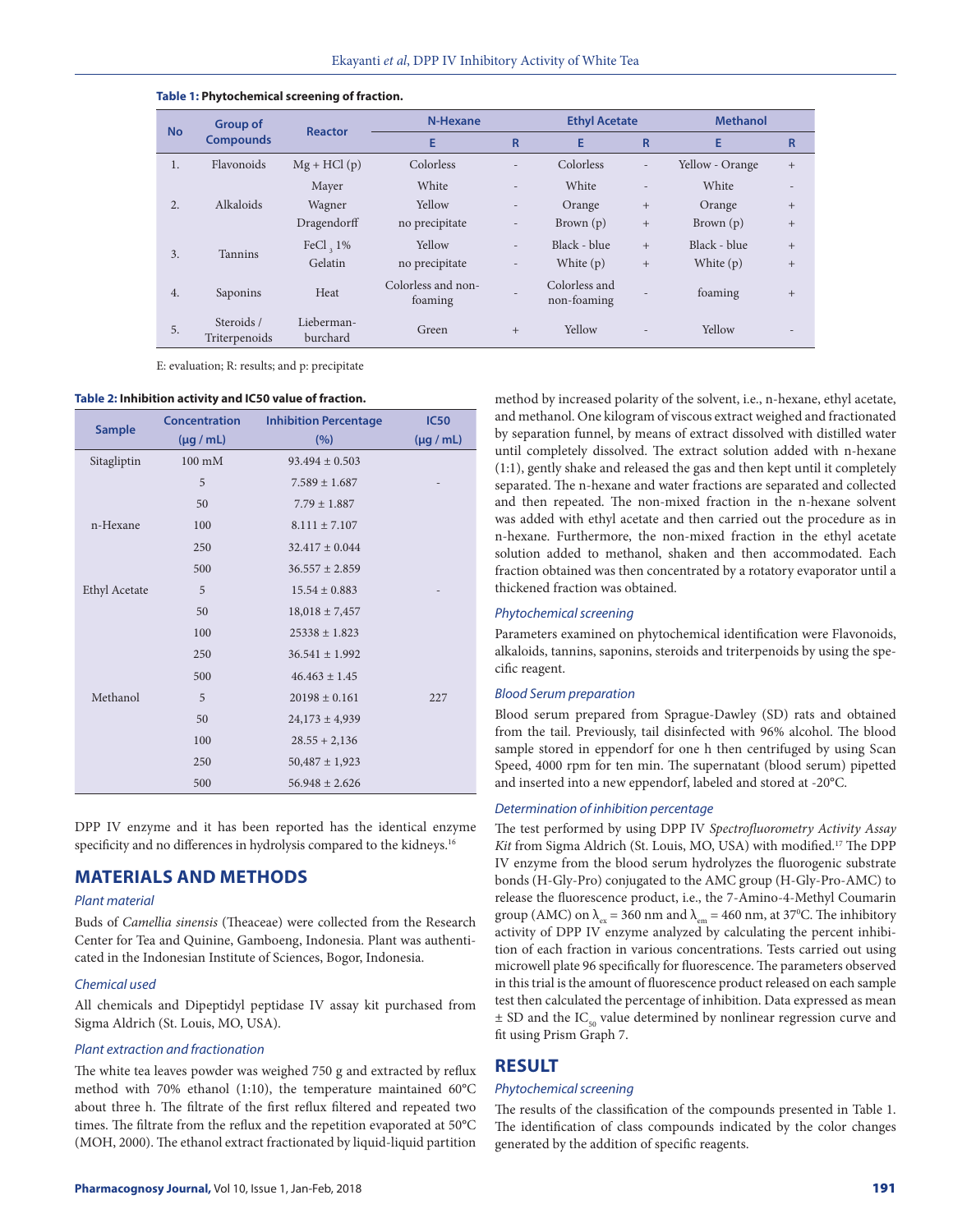#### *Inhibitory activity*

The concentration of sitagliptin in the *well* is 100 mM and generating 93.494% of inhibition. The methanol fraction is more active on inhibiting the DPP IV enzyme with 50.487% of inhibition at 250 μg/mL greater than the n-hexane and ethyl acetate (32.417% and 36.541%). The  $IC_{50}$ value of methanol fraction is 227 μg /mL and it shown on Table 2. Based on the other studies, the  $IC_{50}$  value of DPP IV enzyme from green tea and black tea were 5.3 mg/mL and 6.4 mg/mL.<sup>18</sup>

## **DISCUSSION**

Phenolic components generally can bind to protein from the enzyme and form enzyme-inhibitor bonds. This condition leads to decrease the activity of the enzyme because of the inability bind its substrate and the enzyme active site has occupied. Based on study, the active compound which plays a role in providing inhibition is catechin (hydrolyzed tannin class). EGCG (*Epigallocatechin gallate*), which derived from catechin also reported having a mechanism as DPP IV inhibitors.7 However, high concentrations of tannins may provide the experiment bias because of their specific properties that can precipitate proteins. The enzyme is a class of protein that can react with tannins to bind strongly and form a precipitate, so that enzyme activity decreases.

DPP IV catalytic structure can be inhibited strongly by the enzyme serine inhibitor with a covalent bond to modify the active site of the enzyme. Substrate specificity of DPP IV in a mammal relatively limited at P<sub>1</sub> position (proline or alanine). However, studies analogous Growth Releasing Hormone (GRH) indicates that the bond residues  $P_1$  were also hydrolyzed such as serine, valine, glycine, leucine although with the low  $level<sup>3</sup>$ 

## **CONCLUSION**

The methanol fraction of the white tea ethanol extracts is more active to inhibit DPP IV enzyme from blood serum.

## **CONFLICT OF INTEREST**

The authors are declaring that have no conflict of interest.

## **ACKNOWLEDGMENT**

The authors are grateful to PITTA Grant, University of Indonesia.

## **ABREVIATIONS**

**GLP-1:** Glucagon-Like Peptide-1; **DPP IV:** Dipeptidyl peptidase IV; **AMC:** 7-amino 4-methylcoumarin; **GIP:** Glucose-Dependent Insulintropic Polypeptide; IC<sub>50</sub> Inhibition of Concentration at 50%; **EGCG:** *Epigallocatechin gallate*; **GRH:** Growth Releasing Hormone.

## **REFERENCES**

1. Verspohl EJ. Novel Therapeutics for Type 2 Diabetes: Incretin Hormone Mimetics (glucagon-like peptide-1 receptor agonist) and dipeptidyl peptidase-4 inhibitors. Pharmacology Therapeutics. 2009;124(1):113-38.

- 2. Deacon CF, Holst JJ. Dipeptidyl peptidase IV inhibitors: A promising new therapeutic approach for the management of type 2 diabetes. Inter J Biochemistry Cell Biology [Internet]. 2006;38(5):831-44. Available from: http://www.sciencedirect.com/science/article/pii/S1357272505002955
- 3. Mentlein R. Mechanisms underlying the rapid degradation and elimination of the incretin hormones GLP-1 and GIP. Best Practice Res Clinical Endocrinol Metabolism [Internet]. 2009;23(4):443-52. Available from: http://dx.doi.org/ 10.1016/j.beem.2009.03.005
- 4. Demuth H-U, McIntosh CHS, Pederson RA. Type 2 diabetes-therapy with dipeptidyl peptidase IV inhibitors. Biochimica Biophysica Acta [Internet]. 2005;1751(1):33-44. Available from: http://www.ncbi.nlm.nih.gov/pubmed/15978877
- 5. McIntosh CHS, Demuth HU, Kim SJ, Pospisilik JA, Pederson RA. Applications of dipeptidyl peptidase IV inhibitors in diabetes mellitus. Inter J Biochemistry Cell Biol. 2006;38(5):860-72.
- 6. Arshi S, Zarrinfard R, Poorsattar A, Fereshtehnejad SM, Javahertarash N. Sitagliptin Intolerance [Internet]. 2017. p. 290-1. Available from: http://www.elsevier.es
- 7. Chang CLT, Lin Y, Bartolome AP, Chen YC, Chiu SC, Yang WC. Herbal Therapies for Type 2 Diabetes Mellitus: Chemistry, Biology, and Potential Application of Selected Plants and Compounds - A review. Evidence-Based Complement Alternative Med [Internet]. 2013;33. Available from: http://dxdoi. org/10.1156/2013/378657.
- 8. Purnomo Y, Soeatmadji DW, Sumitro SB, Widodo MA. Anti-diabetic potential of *Urena lobata* leaf extract through inhibition of dipeptidyl peptidase IV activity. Asian Pac J Trop Biomed [Internet]. 2015;5(8):645-9. Available from: http:// dx.doi.org/10.1016/j.apjtb.2015.05.014
- 9. Alcazar. Differentiation of green, white, black, Oolong, and Pu-erh teas according to their free *amino acids content*. J Agric Food Chem. 2007;55(15):5960-5.
- 10. Hilal Y, Engelhardt U. Characterization of white tea Comparison to green and black tea. J fur *Verbraucherschutz und Leb*. 2007;2(4):414-21.
- 11. Rohdiana D. Teh: Proses, Karakteristik and Komponen Fungsionalnya. Food review Indonesia X (8). 2015;34-7.
- 12. Thring TS, Hili P, Naughton DP. Antioxidant and potential anti-inflammatory activity of extracts and formulations of white tea, rose, and witch hazel on primary human dermal fibroblast cells. J Inflamm (Lond) [Internet]. 2011;8(1):27. Available from: http://www.pubmedcentral.nih.gov/articlerender.fcgi?artid=3214789 and tool=pmcentrez and rendertype=abstract
- 13. Unachukwu UJ. White and green teas (*Camellia sinensis var.sinensis*): *variation in phenolic*, *methylxanthine*, and antioxidant profiles. J Food Sci [Internet]. 2010;75(6):C541-8. Available from: http://dx.doi.org/ 10.1111/j.1750-3841.2010.01705.x.
- 14. Muhtadi M, Haryoto H, Azizah T, Sujono, Suhendi A. Antidiabetic and *Antihypercholesterolemia Activities* of Rambutan (*Nephelium lappaceum L*.) and Durian (*Durio zibethinus Murr*.) Fruit Peel Extracts. J Applied Pharm Sci [Internet]. 2016;6(4):190-4. Available from: http://japsonline.com/admin/php/uploads/1848\_pdf.pdf.
- 15. Elya B, Handayani R, Sauriasari R, Azizahwati, Hasyyati US, Permana IT, *et al*. Antidiabetic activity and phytochemical screening of extracts from Indonesian plants by inhibition of alpha amylase, alpha glucosidase and dipeptidyl peptidase IV. Pakistan J Biological Sci. 2015;18(6):273-8.
- 16. Iwaki-Egawa S, Watanabe Y, Kikuya Y, Fujimoto Y. Dipeptidyl Peptidase IV from Human Serum: *Amino Acid Sequence*. J Biochemistry. 1998;124(2):428-33.
- 17. Villhauer EB, Brinkman JA, Naderi GB, Burkey BF, Dunning BE, Prasad K, *et al*. 1-[[(3-Hydroxy-1-adamantyl) amino]acetyl]-2-cyano-(S)-pyrrolidine: A Potent, Selective, and Orally Bioavailable Dipeptidyl Peptidase IV Inhibitor with Antihyperglycemic Properties. J Med Chem. 2003;46(13):2774-89.
- 18. Mardanyan S, Sharoyan S, Antonyan A, Zakaryan N. Dipeptidyl peptidase IV and adenosine deaminase inhibition by *Armenian plants* and antidiabetic drugs. Inter J Diabetes Metabolism. 2011;19(2):69-74.

#### **SUMMARY**

- White tea leaves extracted with ethanol and fractionated with n-hexane, ethyl acetate and methanol.
- Group compounds examined on phytochemical screening were flavonoid, alkaloid, tannin, saponin, and terpenoid by using the specific reagent.
- The inhibitory activity determined by using rat blood serum as DPP IV enzyme source (*ex vivo*), AMC (7-Amino 4-methyl coumarin) as fluorescence substrate and sitagliptin as the standard reference.
- The methanol fraction is the most active to inhibit DPP IV enzyme from rat blood serum.